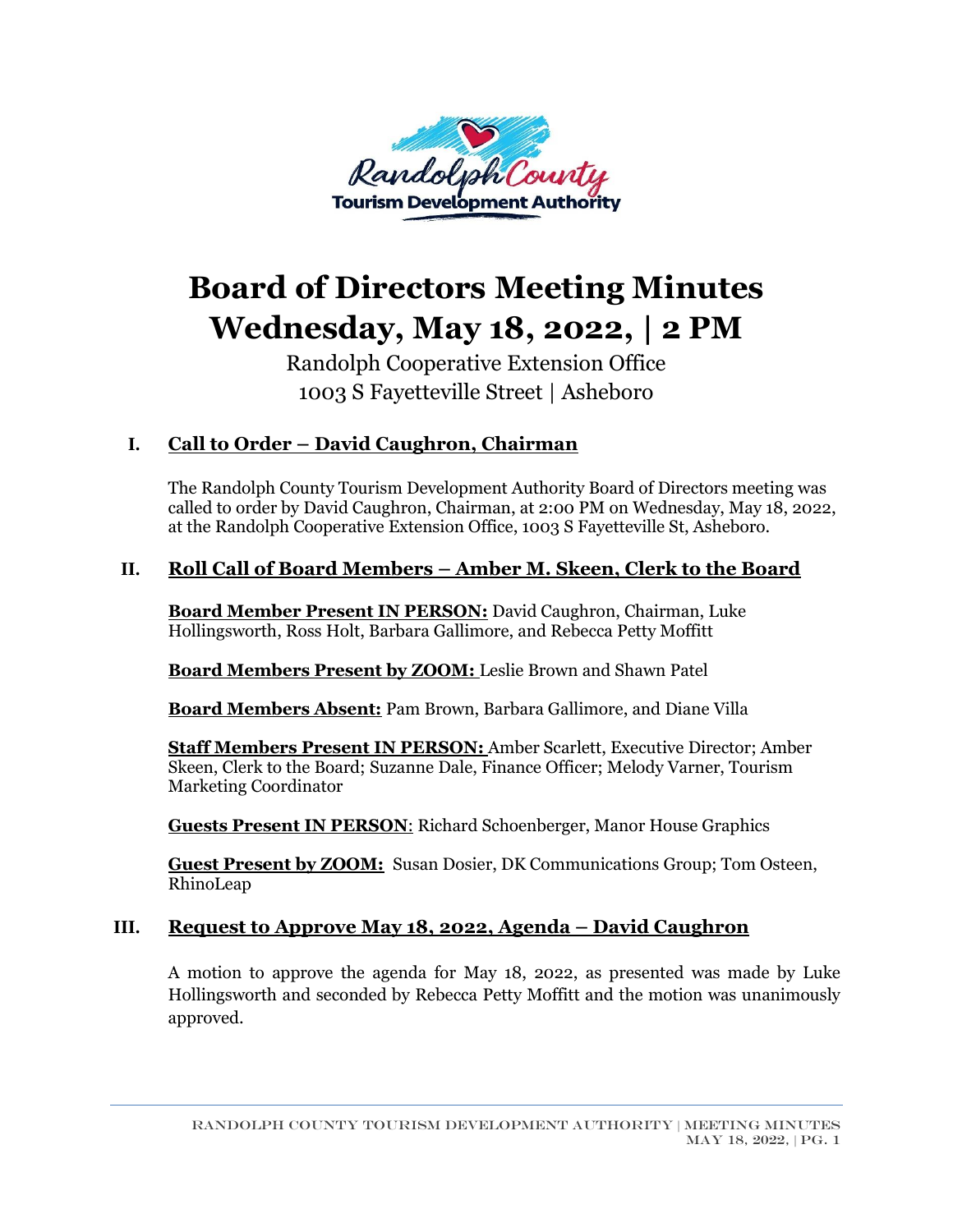### **IV. Request to Approve Board of Directors Meeting Minutes from April 27, 2022 – David Caughron**

A motion to approve the Board of Directors Meeting Minutes from April 27, 2022, as presented was made by Ross Holt and seconded by Luke Hollingsworth and the motion was unanimously approved.

# **V. Updated for 2022/23 from RhinoLeap Productions- Tom Osteen, Executive Director**

Tom Osteen updated the TDA Board Members on the productions for 2022-23 for RhinoLeap. Osteen is very excited about the upcoming year and the productions that RhinoLeap would be performing. Osteen thanked the organization for its support of their programming.

## **VI. Public Hearing on the 2022/23 Authority Proposed Budget – David Caughron**

Caughron opened the Public Hearing on the 2022 - 2023 Budget and asked the Clerk to read the General Statute, as follows:

Pursuant to NCGS 159-12, the Board shall hold a public hearing on the proposed budget, at which time any persons who wish to be heard may appear. NCGS 160A-81 provides general authority to regulate conduct at public hearings relating to the number of people who speak, the length of time, and the authority to maintain order. The following are the guidelines established for this budget public hearing:

- $\circ$  Each speaker must first provide his or her name both orally and in writing before speaking
- o Comments are restricted to topics that relate to the proposed budget
- o Public Comment rules have been set by the Executive Committee to allow each speaker a maximum of three minutes to make comments. Additional time may be granted at the discretion of the Chairman.
- $\circ$  Comments are to be directed to the Board and not to one individual Member.
- o The response, discussion, or action concerning issues raised during the public input session will be at the discretion of the Board
- o Speakers will be courteous in their language and presentation
- o Speakers should not discuss matters which concern the candidacy of any person seeking public office or matters in current or anticipated litigation

With no members of the public present to speak, Caughron closed the Public Hearing.

### **VII. Presentation of 2022/23 Authority DRAFT Budget Proposal – Suzanne Dale, Finance Officer, and Amber M. Skeen**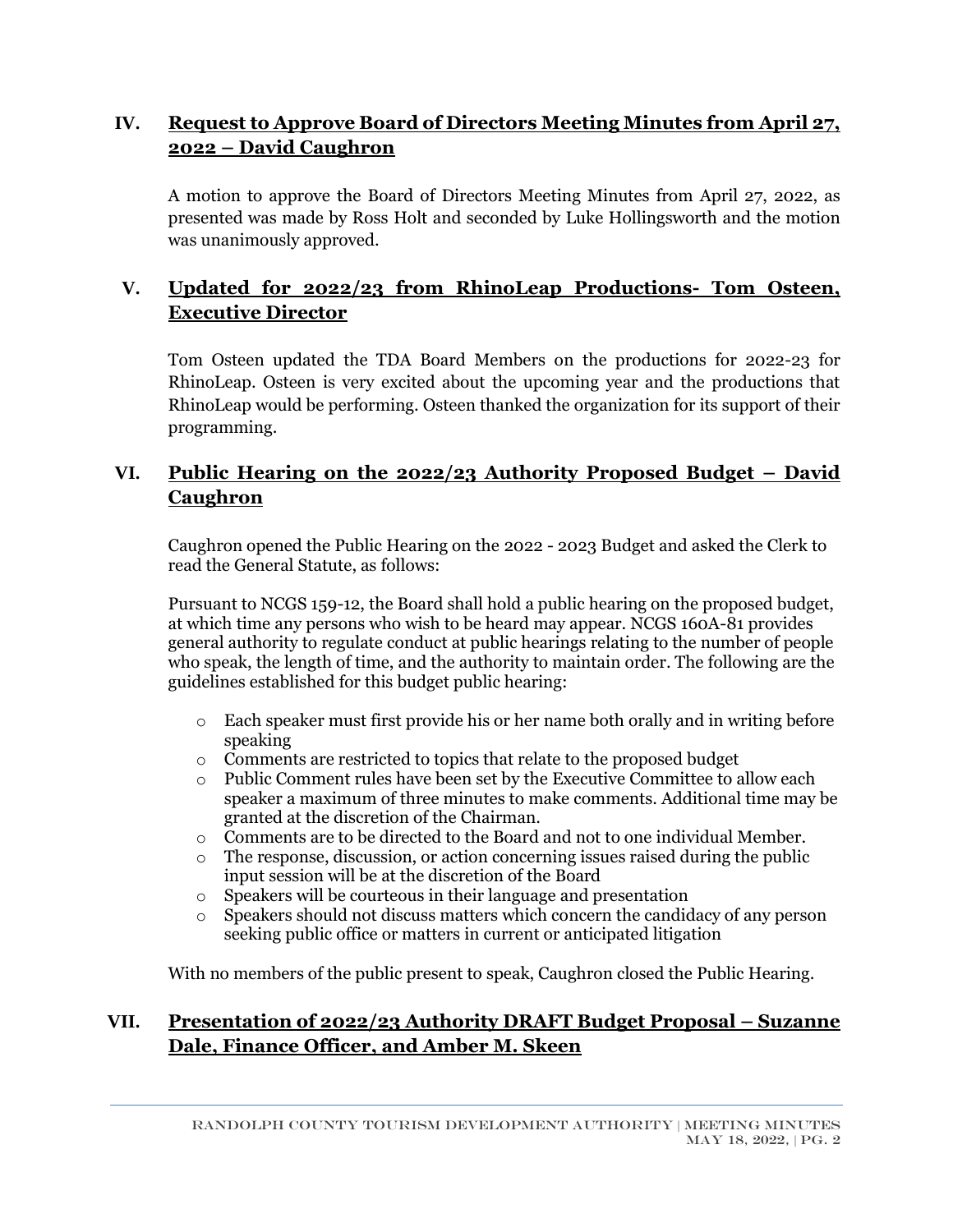Dale and Skeen presented the DRAFT 2022 - 2023 Authority Budget. **See ATTACHMENT #1**

A motion to approve the 2022 - 2023 Authority Budget as presented was made by Rebecca Petty Moffitt and seconded by Ross Holt, and the motion was unanimously approved.

# **VIII. Update of 2022/23 Contracted Services and Advertising/Marketing Contracts – Amber Scarlett, Executive Director**

Scarlett updated the TDA Board Members that conversations, proposals, and contracts are being processed daily for the upcoming budget year. Just last week Chairman, David Caughron, Amber Skeen, and Scarlett had a meeting with Lisa Garner to discuss the new digital process for contract control within the County. She is making it a personal and organizational goal to have contracts processed through the County by the end of May/early June before the new budget year begins each year. She is also looking forward to sharing more information on the marketing and advertising contracts during the Marketing Plan presentation next month as well as how our contracted services team supports our work plan efforts.

### **IX. Finance Reporting – Suzanne Dale**

### • **Finance Report for Month-Ending April 30, 2022** Dale reviewed the year-to-date report on the revenues and expenditures for the month ending April 30, 2022. **SEE ATTACHMENT #2**

### • **Approval of Budget Amendment #2022\_06**

A motion to approve budget amendment #2022\_06 as presented was made by Luke Hollingsworth and seconded by Rebecca Petty Moffitt, and the motion was unanimously approved. **SEE ATTACHMENT #3**

# **X. Hotel Data Reporting – Amber Scarlett**

• **Hotel Data Report for Month-Ending April 30, 2022**

Scarlett presented the Hotel Data Report for the month-ending April 30, 2022. **SEE ATTACHMENT #4**

### **XI. I-73/74 Visitor Centers Data Reporting – Amber Skeen**

• **Attendance Data Comparison & Guest Registrant Reports for Month-Ending Ending April 30, 2022**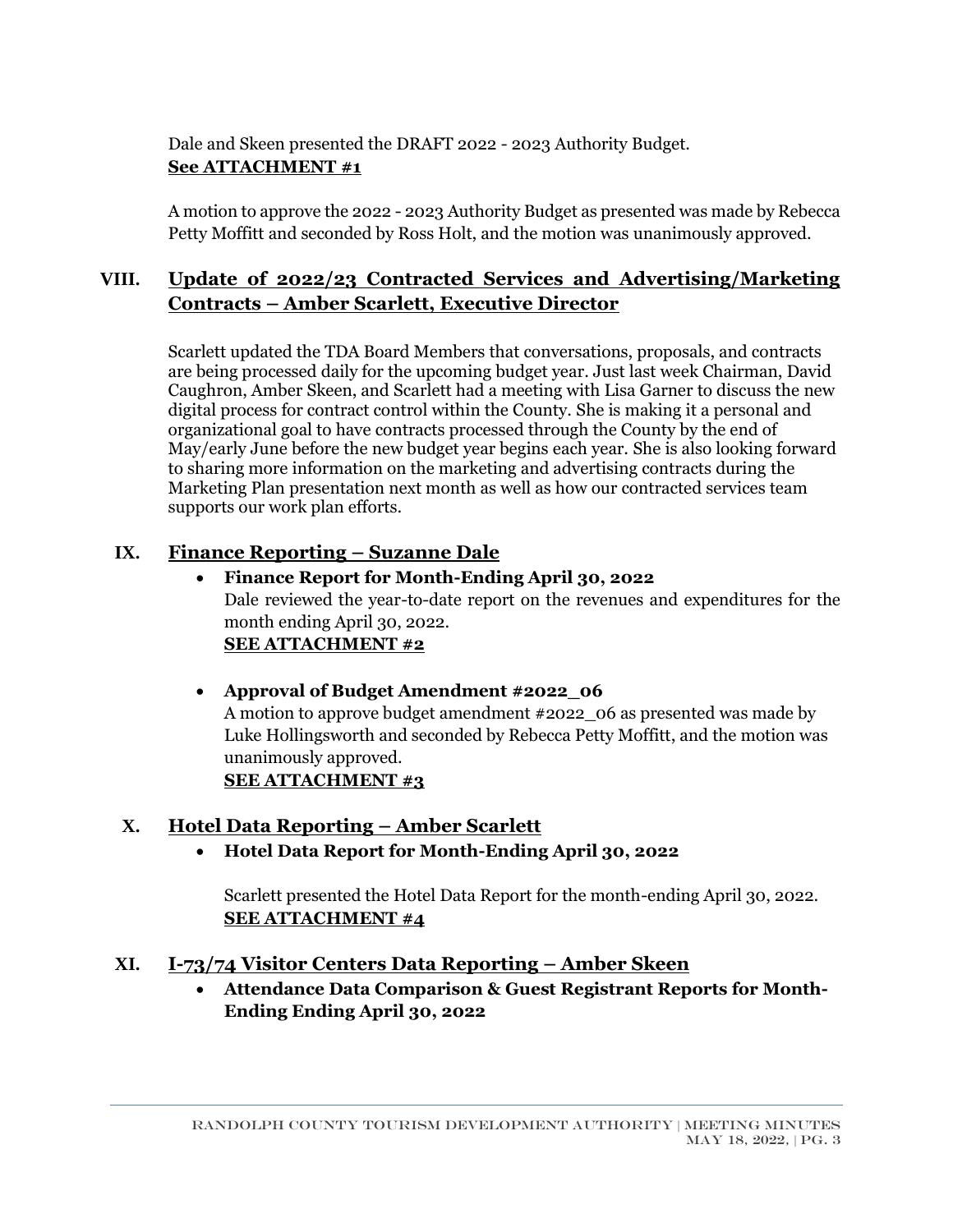Skeen presented Visitor Centers Data Reports for the month-ending April 30, 2022.

## **SEE ATTACHMENT # 5 & 6**

Skeen also updated the TDA Board Members that the Visitor Centers hosted National Travel and Tourism Week May  $1 - 7$ , 2022. The Centers celebrated on Friday, May 6th by providing North Carolina made beverage and crackers to visitors that stopped by this weekend. Staff members welcomed over 600 visitors.

# **XII. Public Relations Report – Susan Dosier, DK Communications Group**

Dosier presented the Public Relations Report for the months-ending March 31st and April 30, 2022 **SEE ATTACHMENT # 7**

# **XIII. Manor House Graphics Visual Advertising Reporting – Richard Schoenberger, Manor House Graphics**

Schoenberger presented the Visual Advertising Report for the month-ending April 30, 2022.

### **SEE ATTACHMENT # 8**

# **XIV. Update on Tourism Recovery - Amber Scarlett**

Scarlett updated the TDA Board Members that although their high enthusiasm and commitment to travel remains intact, gas prices and inflation have a number of American travelers predicting they will make some adjustments to their upcoming trips.

The key findings presented below represent data American travelers collected in April 2022.

The Impact of Inflation, Gas Prices & Other Economic Factors on Travel

- 59.0% of American travelers believe it is likely an economic recession will begin in the U.S. this year.
- Inflation in consumer prices has led 23.2% of American travelers to cancel an upcoming trip, while 38.3% of American travelers agree that high prices have prevented them from traveling in the past month.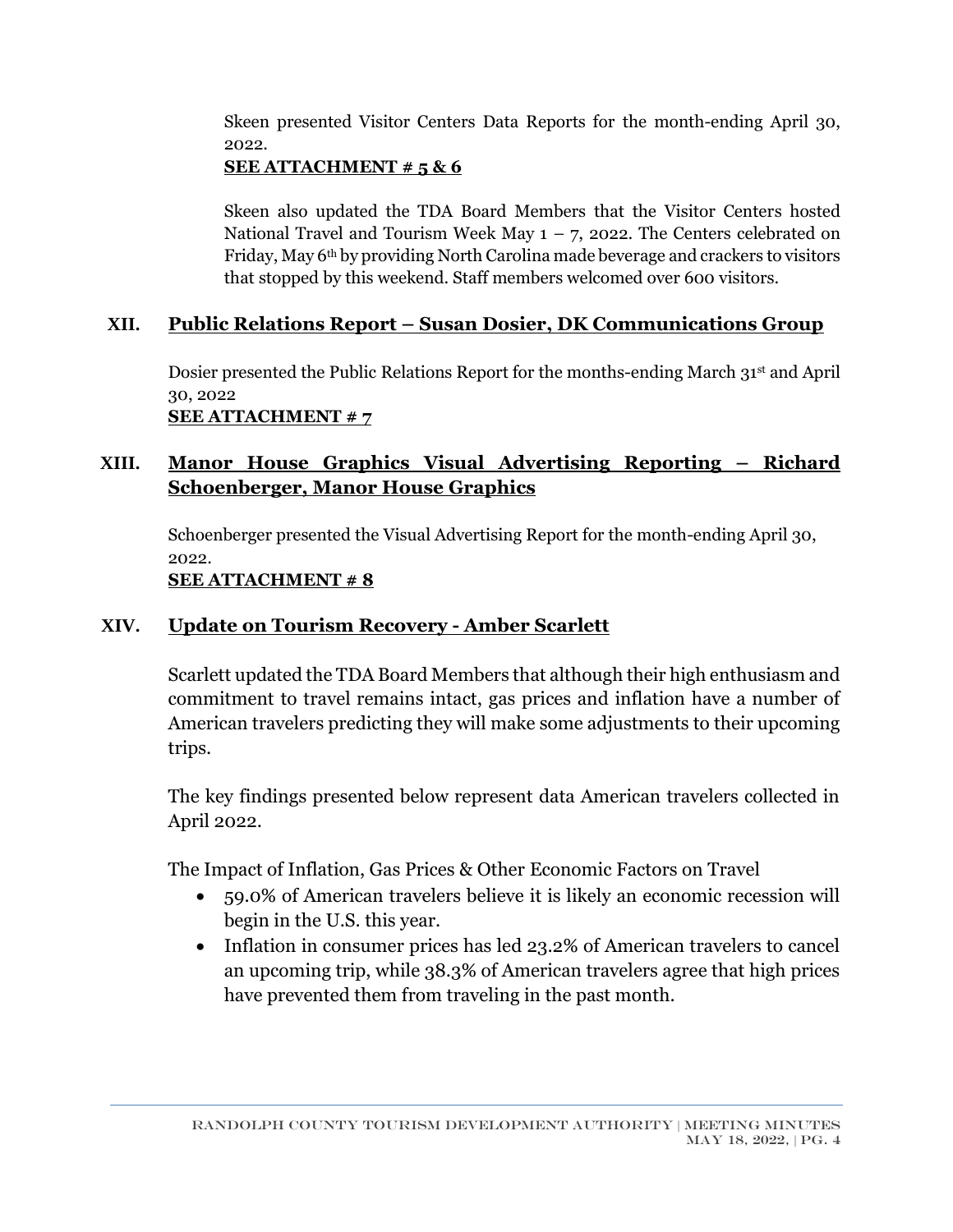- If gasoline prices do not come down, 58.0% of American travelers predict they will be taking fewer road trips this Spring and Summer, and 60.4% predict they will be staying closer to home on their road trips.
- Fewer American travelers are now saying that luxury travel experiences are important to their leisure trips. The average reported leisure travel budget for the next 12 months is \$3,857, this is still down from February when it was estimated at \$4,283.
- Nevertheless, Americans are still prioritizing their leisure travel. Nearly 90% have trips planned—3.0 on average. Over 80% did some trip dreaming and planning just in the last week alone.
- Many Americans also continue to feel optimistic about their financial future. 42.4% believe they will be better off financially next year compared to now.

Expectations for the Pandemic

- Currently, only 1/3 of American travelers surveyed feel COVID will have a meaningful impact on their travel experiences, and fewer than one-in-five recent travelers felt pandemic anxiety on their last trip.
- Interestingly, over 45% of American travelers feel it is likely that a dangerous new variant of COVID-19 will emerge in the U.S. in the remainder of this year. In addition, those that feel the pandemic situation will get worse in the next month have more than doubled over the last several weeks—to 21.5% from 8.7%. However, this wariness has not currently impacted their excitement for travel nor their confidence in their ability to travel safely.

The State of Business Travel

- Nearly 2/3 of American travelers feel it is likely companies will require more employees to return to the office in the remainder of the year.
- Only 36.5% of American travelers expect that business travel will return to pre-pandemic levels in 2022, as 64.7% believe that virtual meetings will continue to replace many in-person meetings.
- Business travelers are attending face-to-face meetings & conferences; with over half taking a business-related trip in the next 3 months.

# **XV. Board Member Updates – David Caughron**